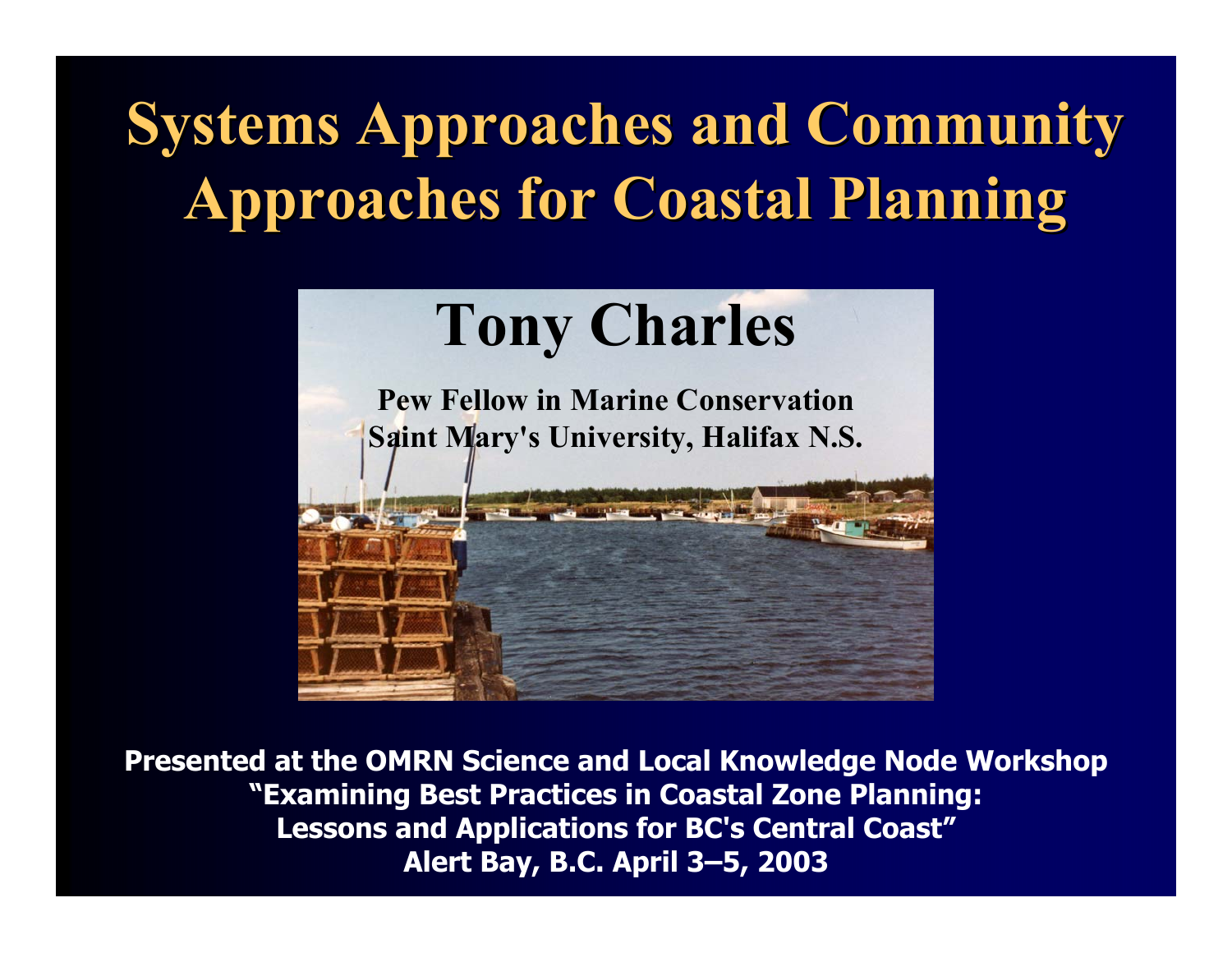#### **Five Themes for Coastal Planning Five Themes for Coastal Planning**

- 1. Coastal Systems 1. Coastal Systems
- 2. Sustainability, Resilience & Indicators 2. Sustainability, Resilience & Indicators
- 3. Community-Based Coastal Management
- 4. Integrated Impact Analysis 4. Integrated Impact Analysis
- 5. Networking: The OMRN 5. Networking: The OMRN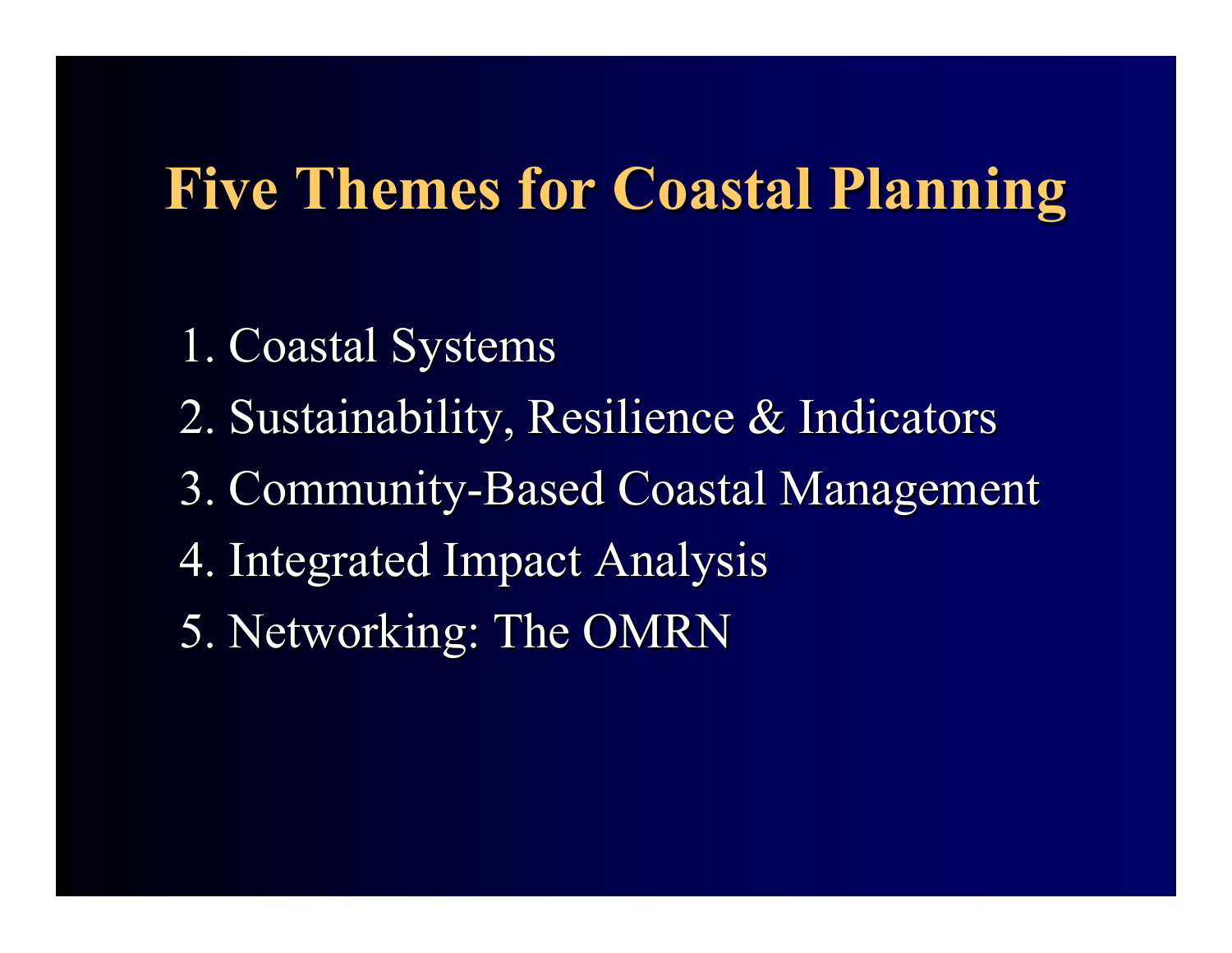### **#1. Coastal Systems**

#### • *The Natural System*:

- Natural Resources
- The Coastal Ecosystem
- The Biophysical Environment

#### • *The Human System*:

- Coastal Resource Users
- Households and Communities
- Social/Economic/Cultural Environment

#### • *The Resource Management System*:

- Policy and Planning
- Integrated Coastal Management
- •Development and Research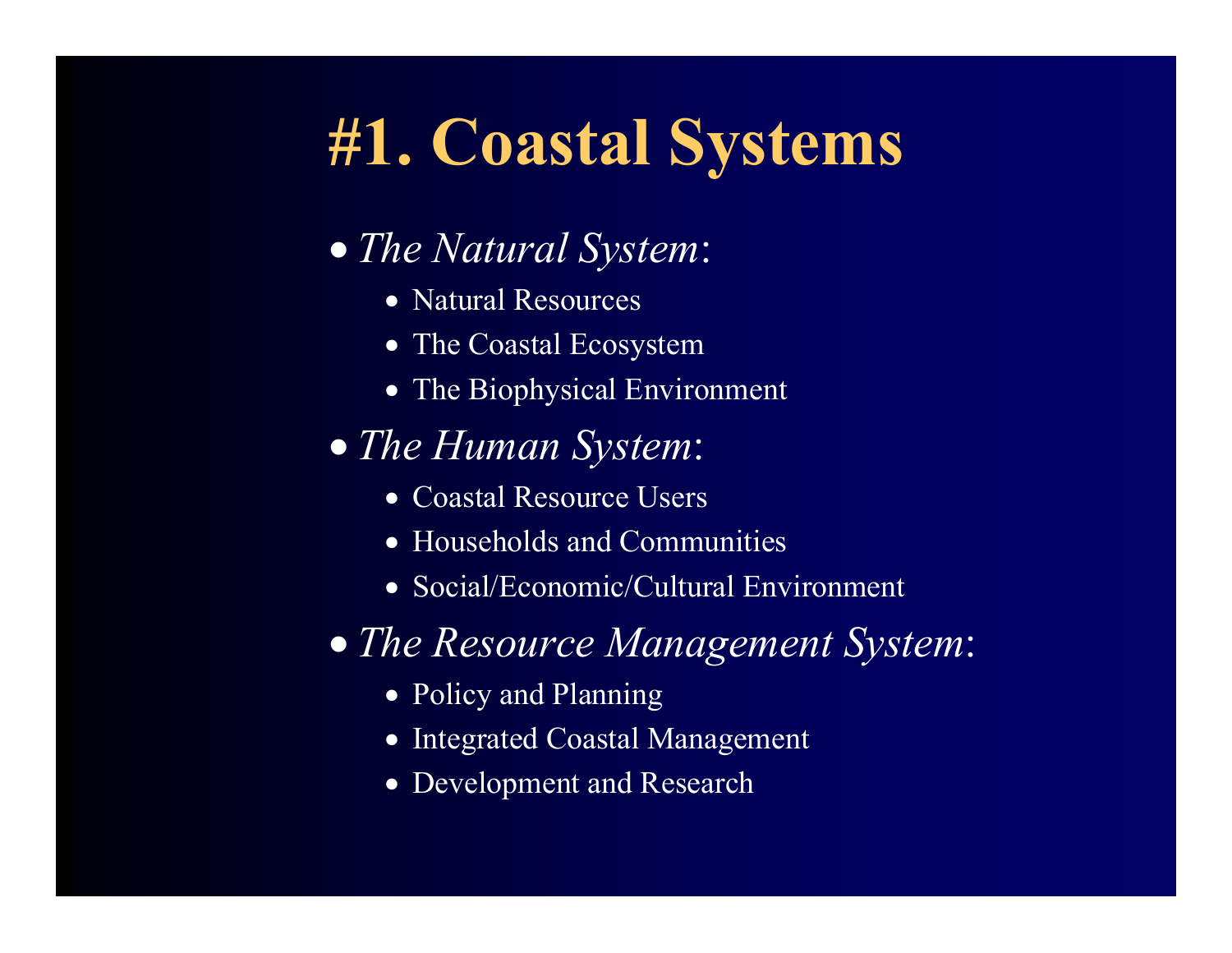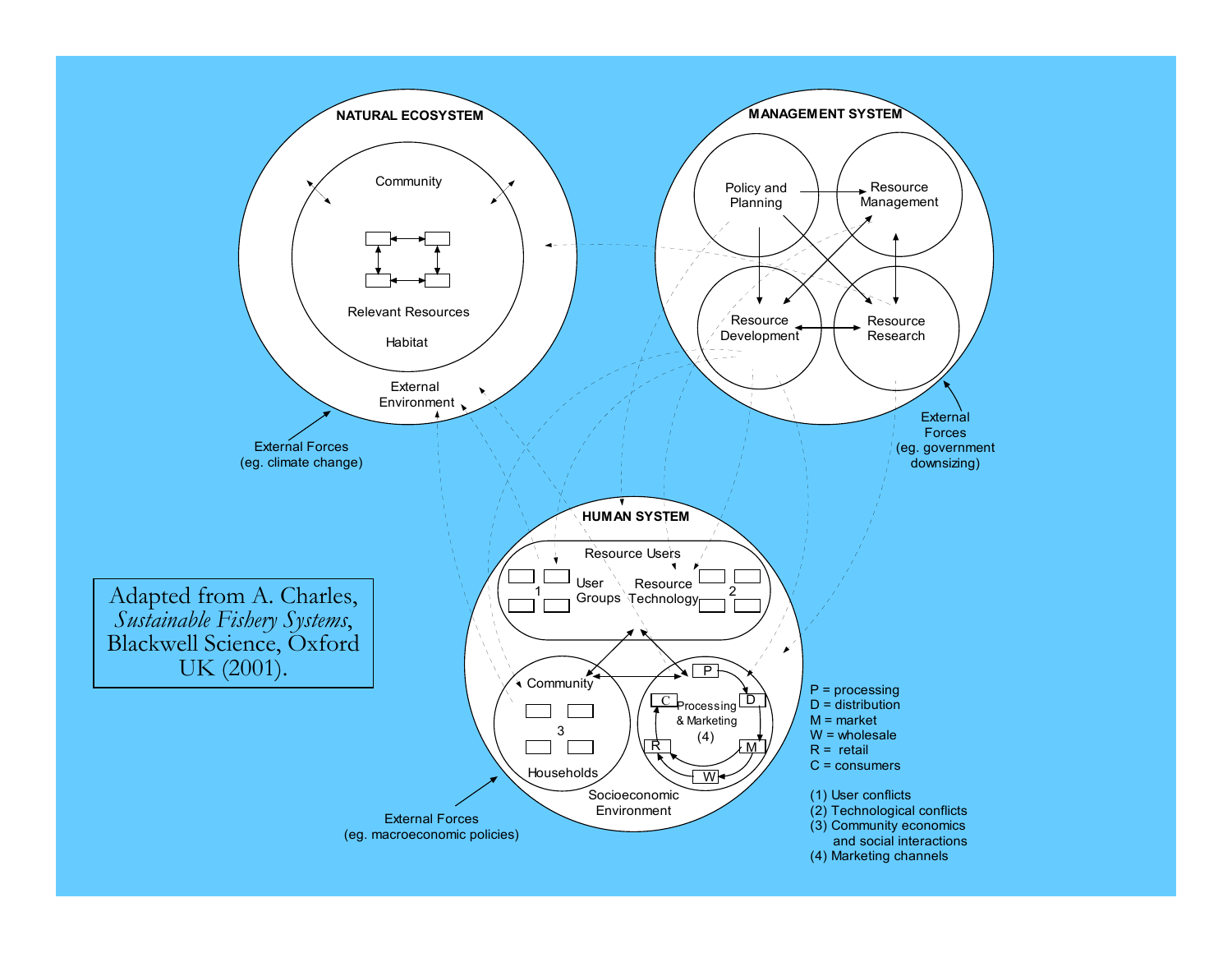#### **#2. Sustainability, Resilience, Indicators #2. Sustainability, Resilience, Indicators**

An integrated view of sustainability in coastal areas requires that we pay attention to a range of ecological, socioeconomic, community & institutional factors. An assessment process can use checklists or sets of indicators...

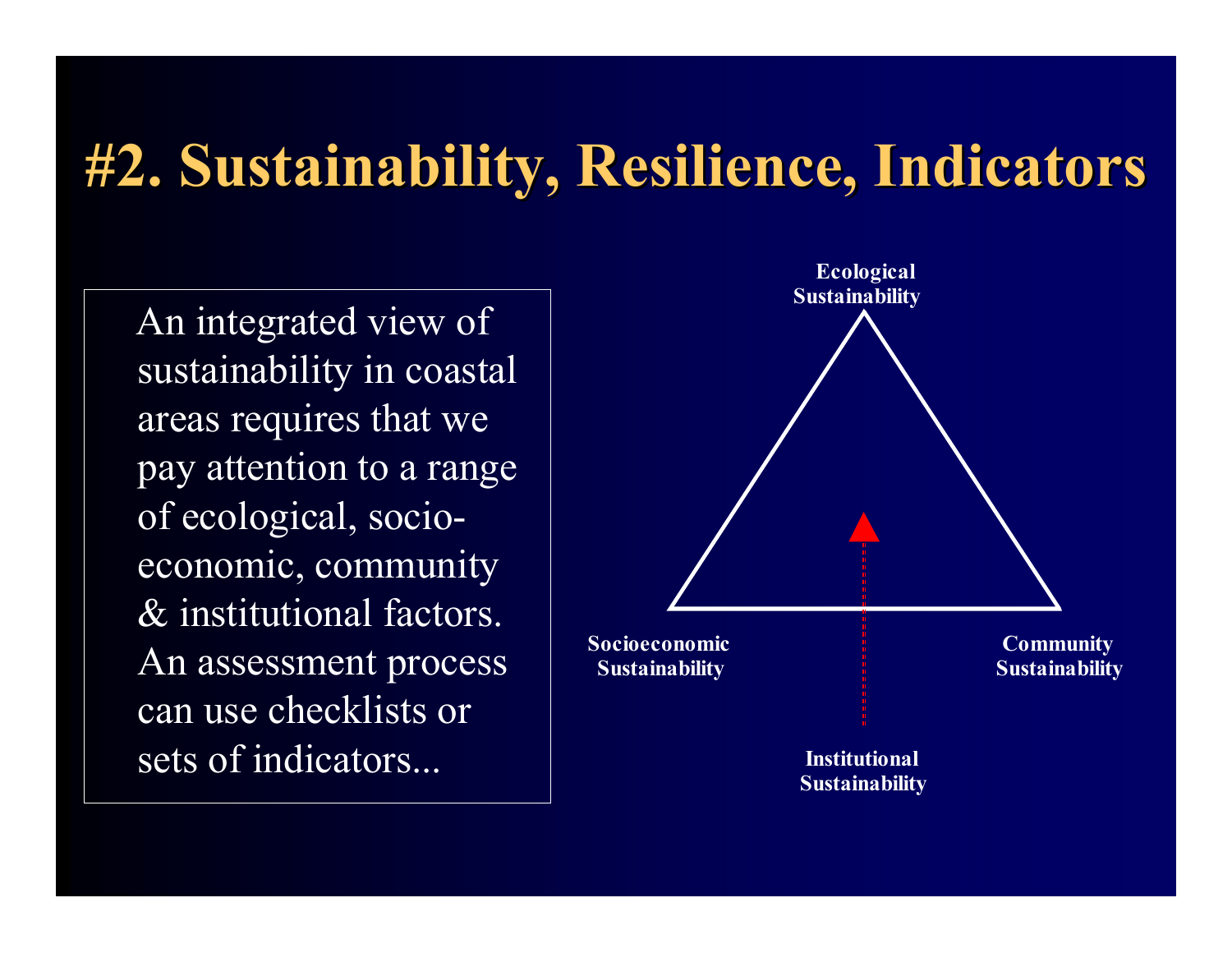## **(a) Sustainability Indicators (a) Sustainability Indicators**

- •Ecological Indicators Ecological Indicators
- Socioeconomic Indicators
- •Community Indicators Community Indicators
- $\bullet$ • Institutional Indicators
- •see **www.gpiatlantic.org www.gpiatlantic.org**



SOCIOECONOMIC AND INSTITUTIONALINDICATORS FOR NOVA SCOTIA'SFISHERIES AND MARINE ENVIRONMENT

> Prepared by: **Anthony Charles Heath er Boyd A manda LaversCheryl Benjamin**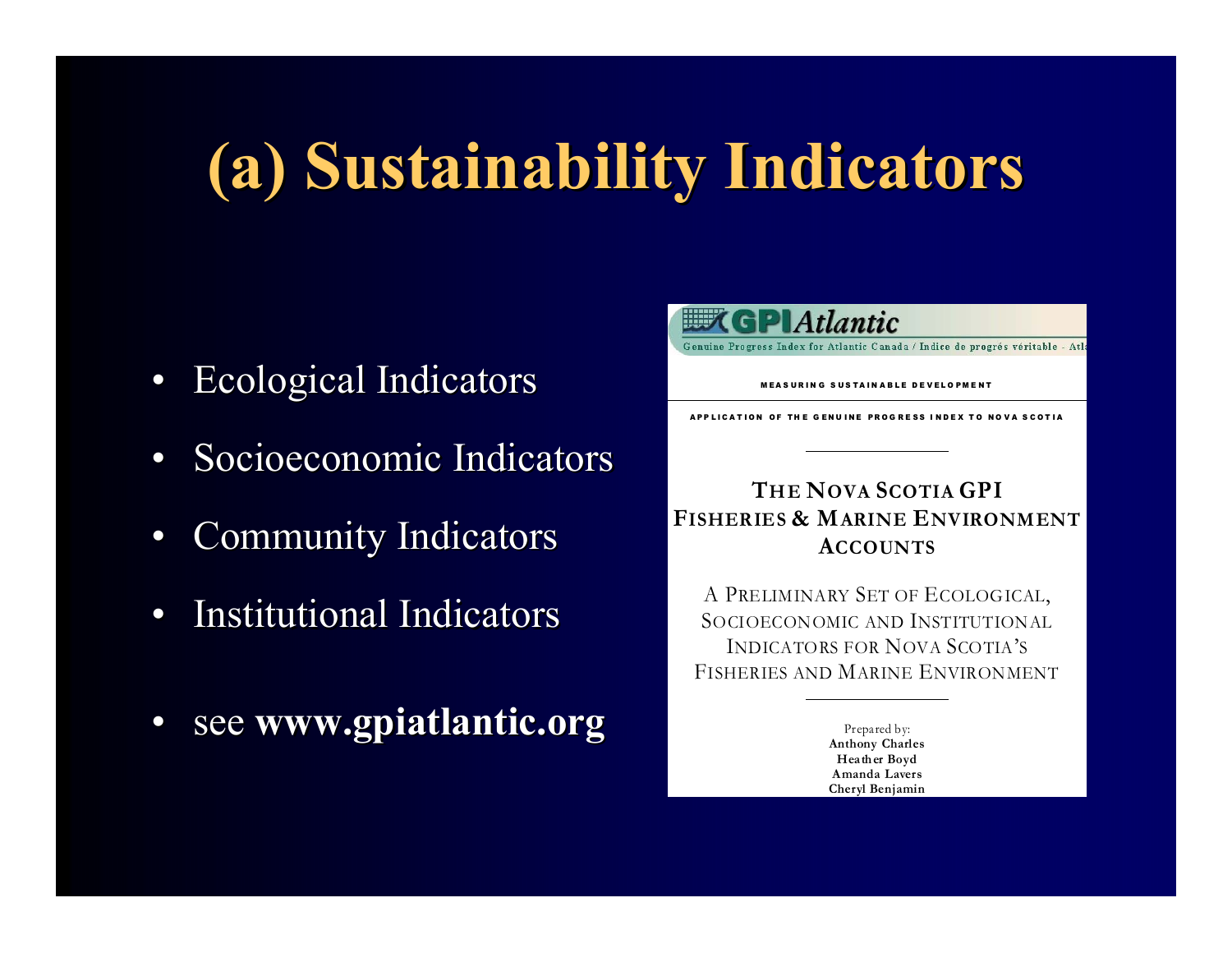### **(b) Resilience Indicators (b) Resilience Indicators**

- Resilience is the capability of a system, such as a coastal zone (including ecological, human and management components) to persist or 'bounce back' following unexpected shocks to the system
- Desired ingredients of a resilient coastal system:  $\sqrt{\text{Resilient ecosystem}}$ 
	- $\sqrt{\text{Resilient communities}}$
	- $\sqrt{\text{Resilient} \text{socioeconomic} }$  structure
	- $\sqrt{\text{Resilient management} }$  institution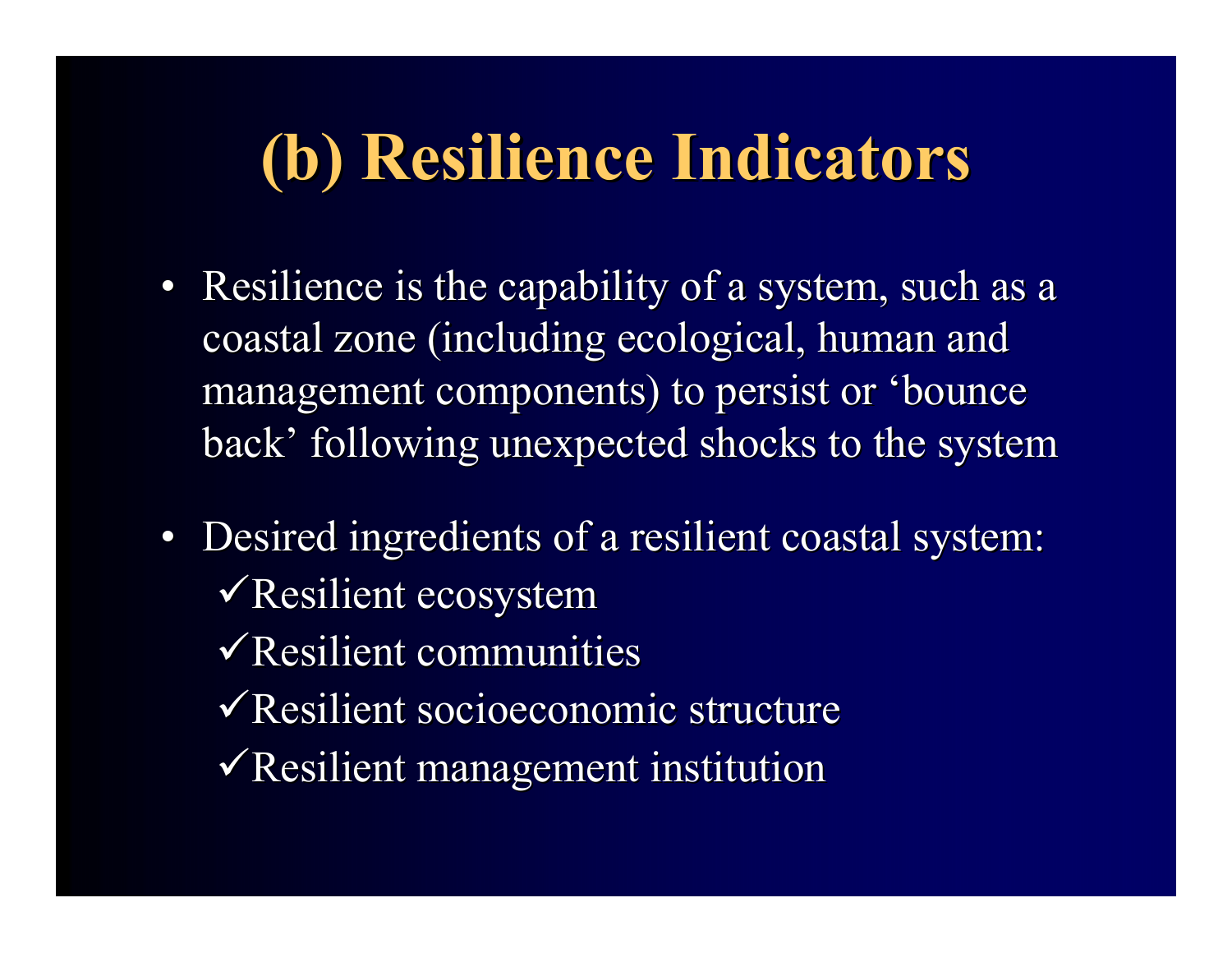## **Resilience Indicators (cont Resilience Indicators (cont 'd)**

- •Debt, Bankruptcies
- $\bullet$ Age Structure of Fishers
- $\bullet$ Diversified Landings
- •• Multi-Fishery Access
- •Diversified Employment
- •• Econ. Diversification
- •**Biodiversity**
- •Benthic Integrity

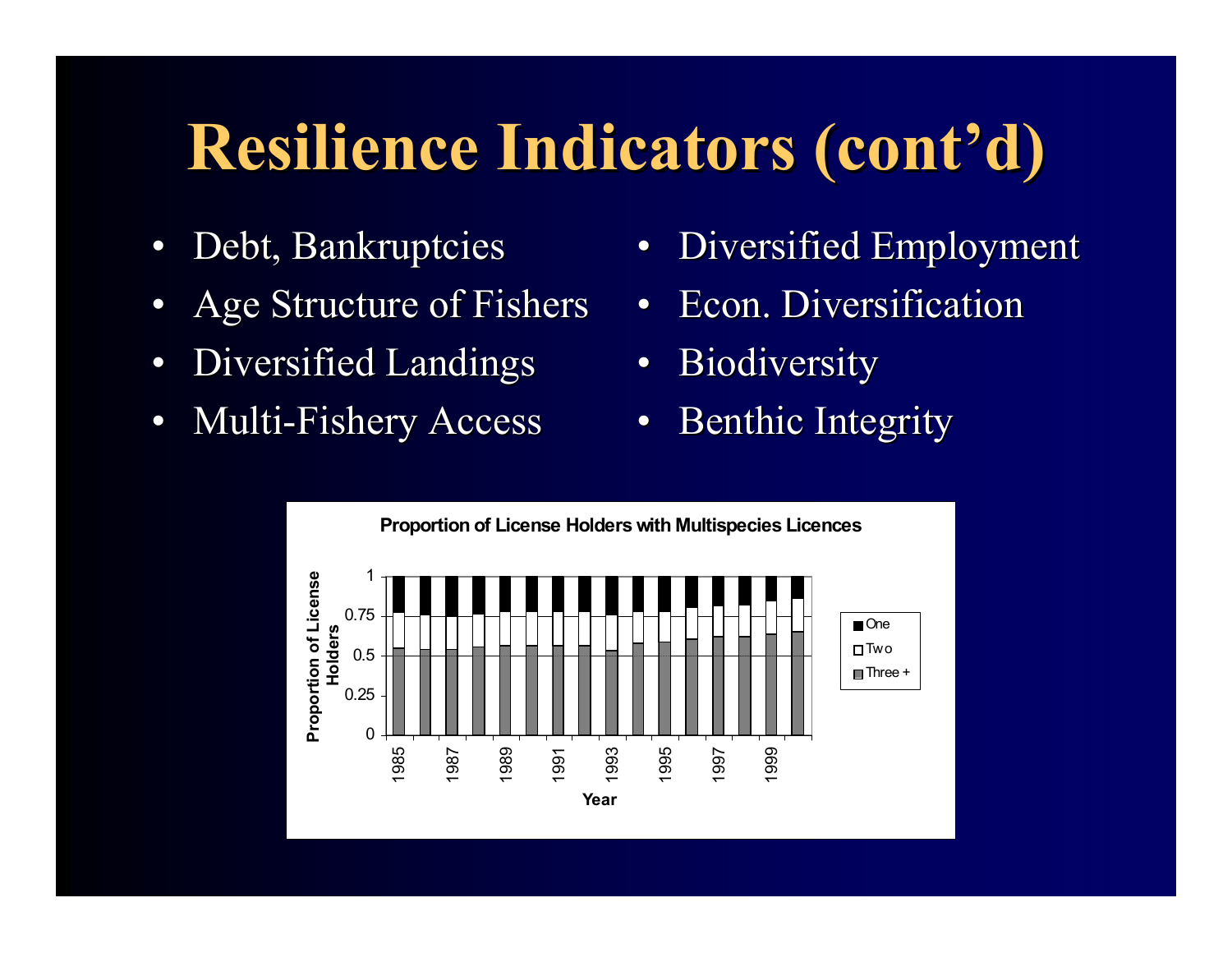# **#3. Community #3. Community-based based Coastal Management Coastal Management**

- The idea: local resource users and their communities should have significant responsibility for management
- "a nested system that reflects in social and policy terms a similarly nested relationship of organisms, species, and associations that is found in ecosystems" (Uphoff 1998).
- W. Coast Vancouver Island Aquatic Management Board
- Annapolis Basin, St. Mary's Bay Working Groups (Bay of Fundy) (Bay of Fundy)

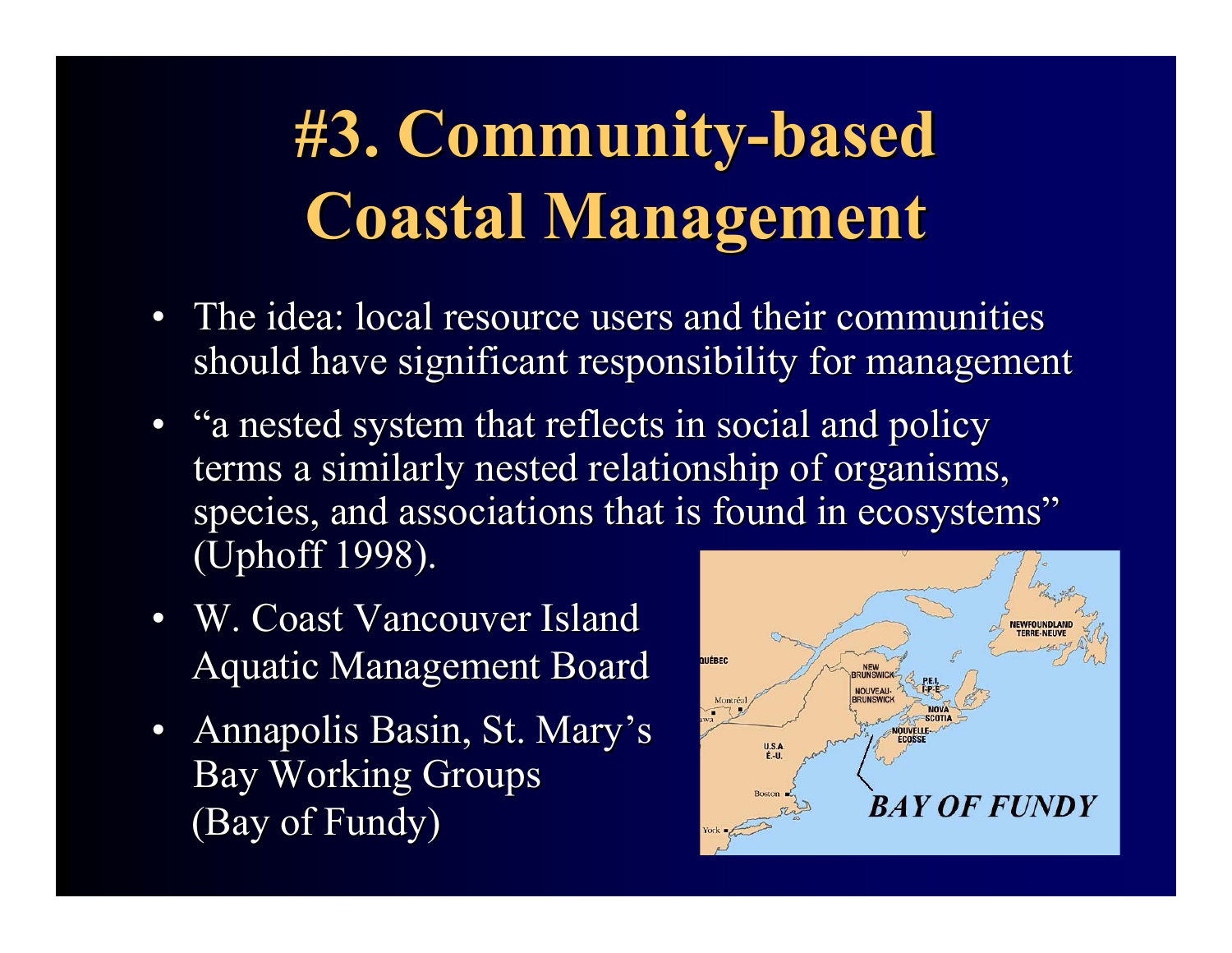## **CBCM : Aboriginal Connections CBCM : Aboriginal Connections**

- $\bullet$ • Community-based management is the traditional approach in many aboriginal communities;
- But while access to coastal resources is improving, many First Nations in the Maritimes also seek recognition of the right to involvement in managing local resources;
- A focus on CBCM can help to rectify this, for First Nations as well as non-aboriginal communities...

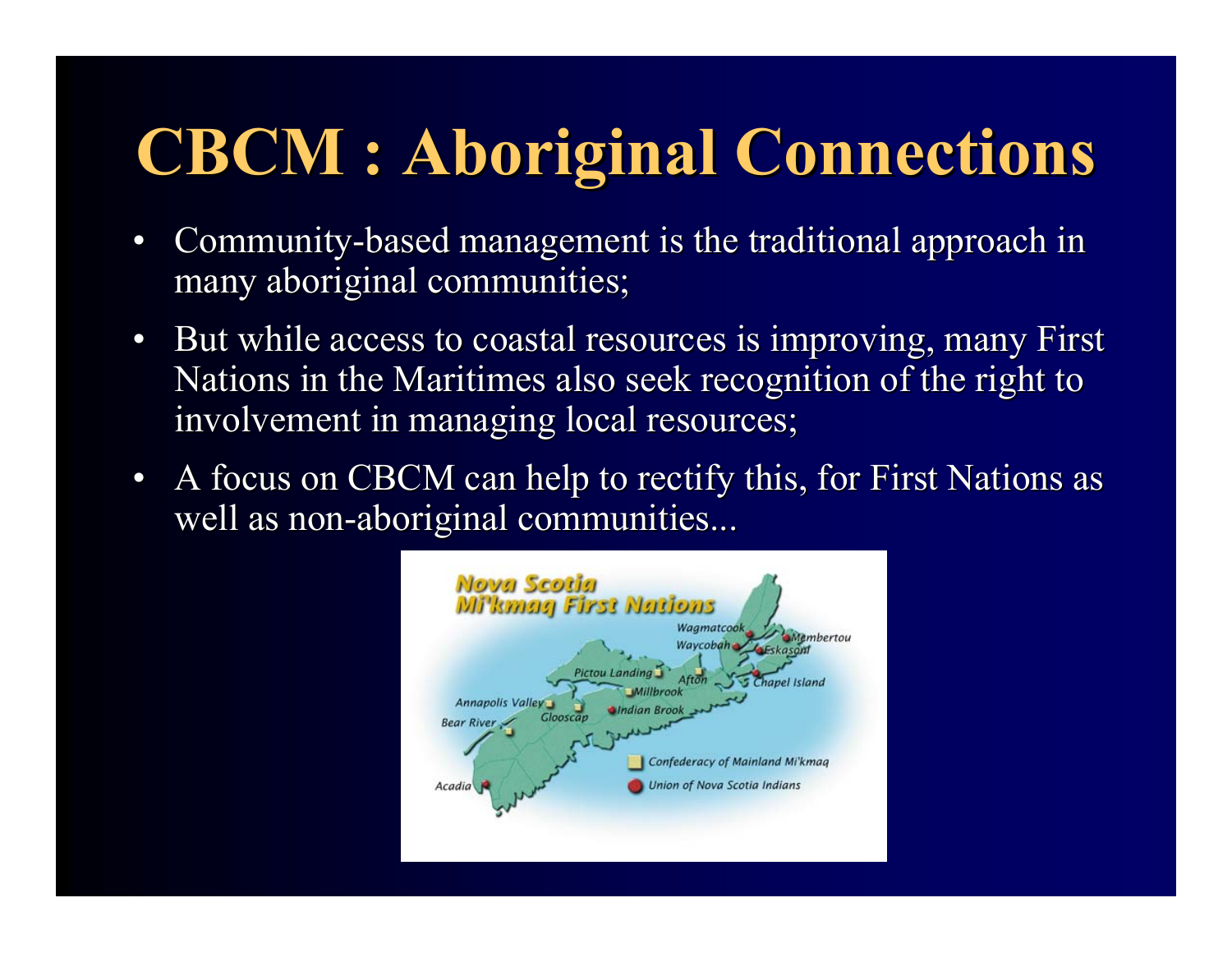

 $\bullet$ With support from the Pew Fellows Program in Marine Conservation, efforts are underway in Canada's Maritimes to support grass-roots community-based fishery and coastal management, linking aboriginal  $&$  non-aboriginal fishers, communities; and connecting with B.C. communities

**www.turningthetide.ca www.turningthetide.ca**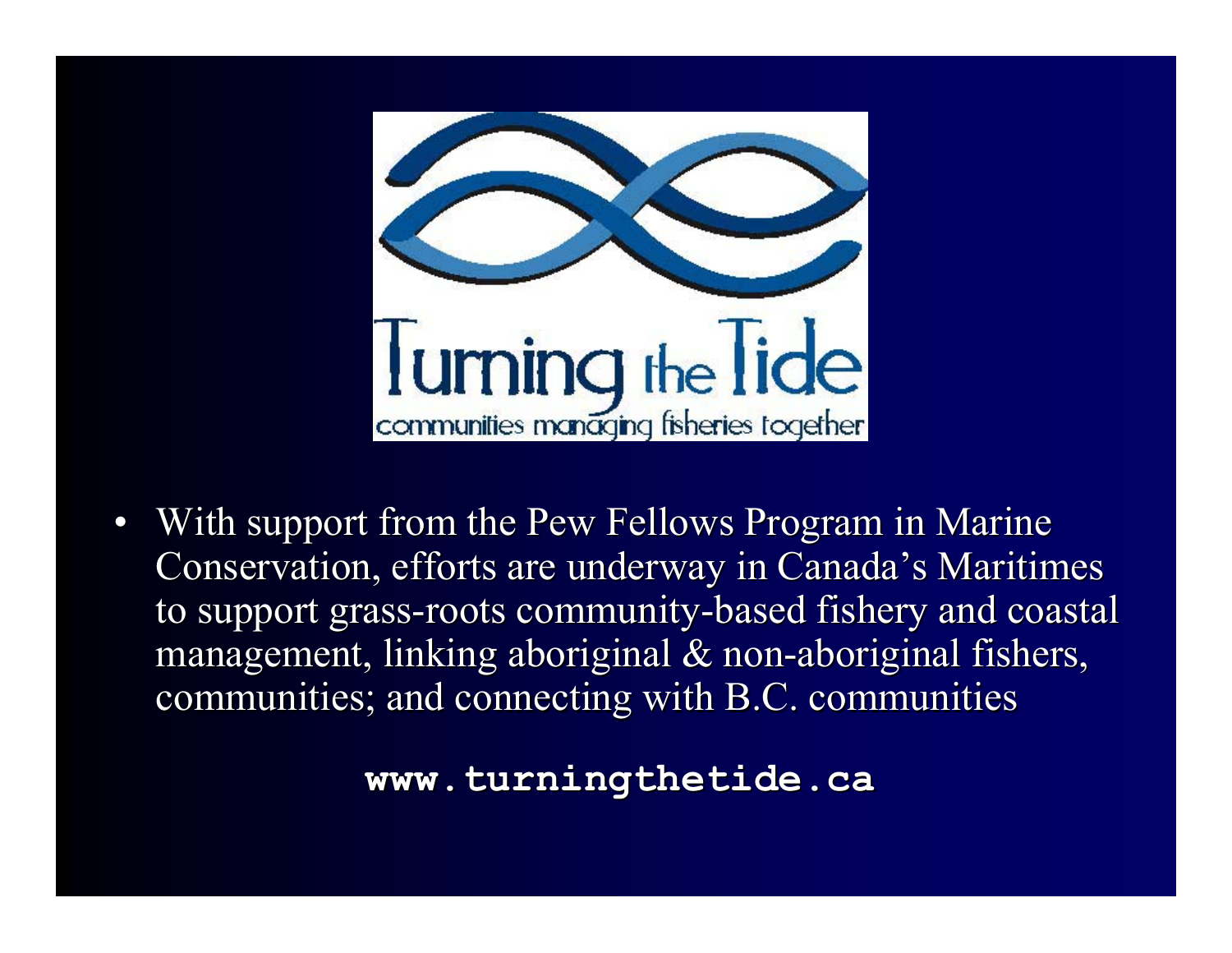# **#4. Integrated Impact Analysis: #4. Integrated Impact Analysis: The Example of Climate Change The Example of Climate Change**

Physical Changes (e.g. Sea Level, Temperature) Physical Changes (e.g. Sea Level, Temperature) ÐBiological Implications (e.g. Fish Distribution) ÐDirect Human Impacts (e.g., Fishing, Tourism) ÐInduced Human Impacts (e.g., Socioeconomic) Induced Human Impacts (e.g., Socioeconomic)

The following chart indicates possible climate change impacts related to coastal areas and fisheries in Canada, from biophysical to fish stock to socioeconomic impacts...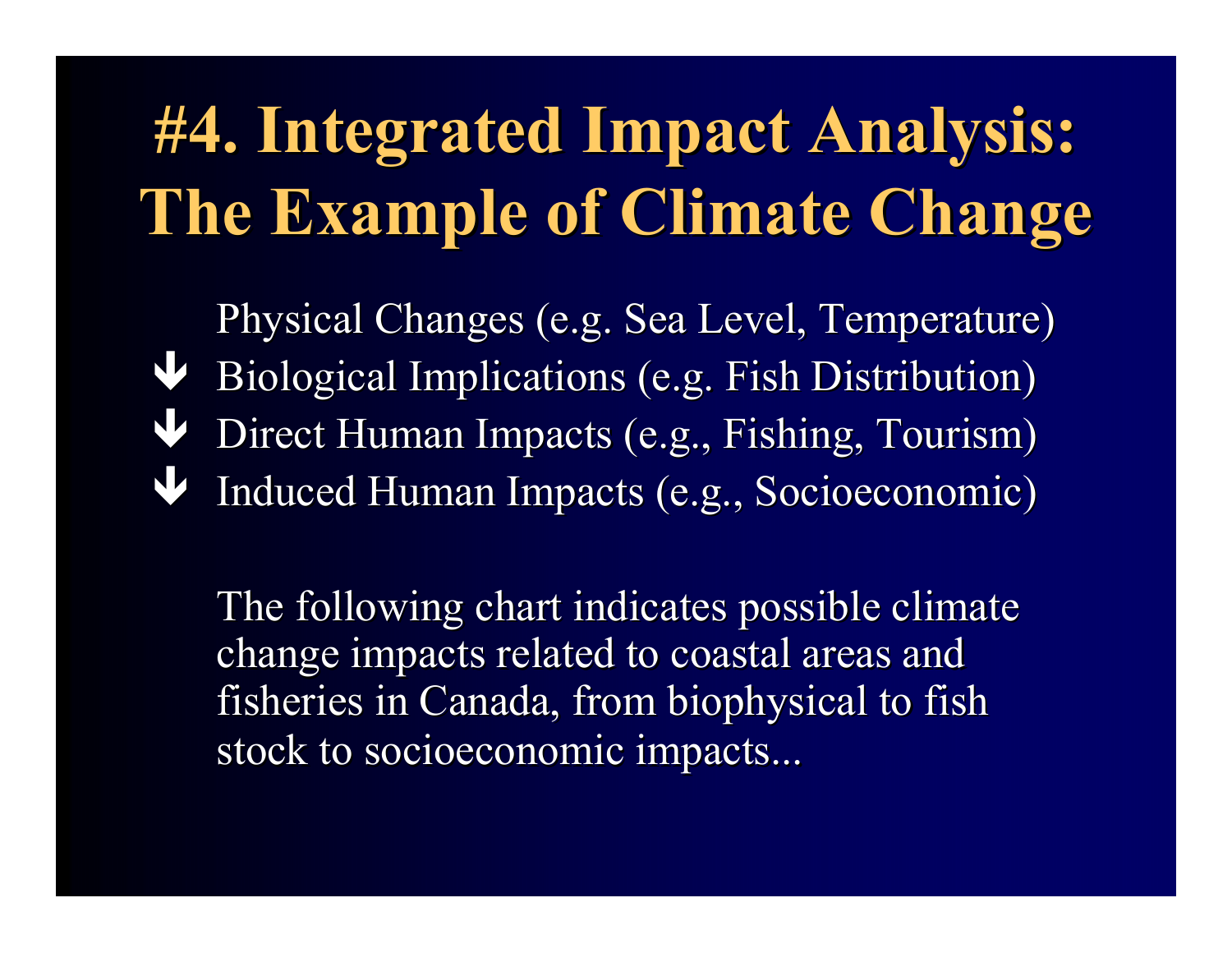| BIOPHYSICAL / FISH IMPACT $\Rightarrow$                                                         | $\Rightarrow$ SOCIOECONOMIC IMPACT                                                                                                       |
|-------------------------------------------------------------------------------------------------|------------------------------------------------------------------------------------------------------------------------------------------|
| Important salmon stocks from Fraser and                                                         | Distributional impacts: south communities may                                                                                            |
| southern rivers may decline. In northern BC                                                     | suffer versus north ones, and capital-intensive                                                                                          |
| rivers, salmon productivity may increase.                                                       | fishers may also do relatively well.                                                                                                     |
| Pacific cod abundance likely will be reduced.                                                   | Lower profits, new opportunities. Fishers and                                                                                            |
| Exotic species will be introduced into the Pacific                                              | communities that are adaptable will do well.                                                                                             |
| area from the south.                                                                            | Multi-species licensing policy crucial.                                                                                                  |
| Changes to salinity of the Bras d'Or lakes may<br>impact Cape Breton's oyster culture industry. | Highly local impacts on fisheries, aquaculture<br>imply the need to avoid 'one-size-fits-all'<br>policies, to encourage local management |
| Environmental changes could lead to increased                                                   | Higher profits. Management changes (e.g.,                                                                                                |
| catchability for lobster, scallops and other                                                    | decreased trap limits, capacity limits) will be                                                                                          |
| Atlantic invertebrates.                                                                         | needed to avoid over-exploitation.                                                                                                       |
| Some Arctic species (e.g., sea otter, warmer                                                    | Distributional impacts: some lose, some gain,                                                                                            |
| water fish) could move into new territories.                                                    | unless licensing allows larger fishing zones.                                                                                            |
| Cumberland Sound turbot fishery prosecuted                                                      | Investment in new fishing methods may be                                                                                                 |
| from ice surface, and so is vulnerable to changes                                               | needed or markets may be lost; some fishers may                                                                                          |
| in ice thickness and distribution.                                                              | need to shift to other fisheries.                                                                                                        |
| Storm surges and coastal erosion will affect                                                    | Loss of habitat on coast could have relatively                                                                                           |
| wetlands (and thus fish habitat).                                                               | negative impact on coastal small-boat fishers.                                                                                           |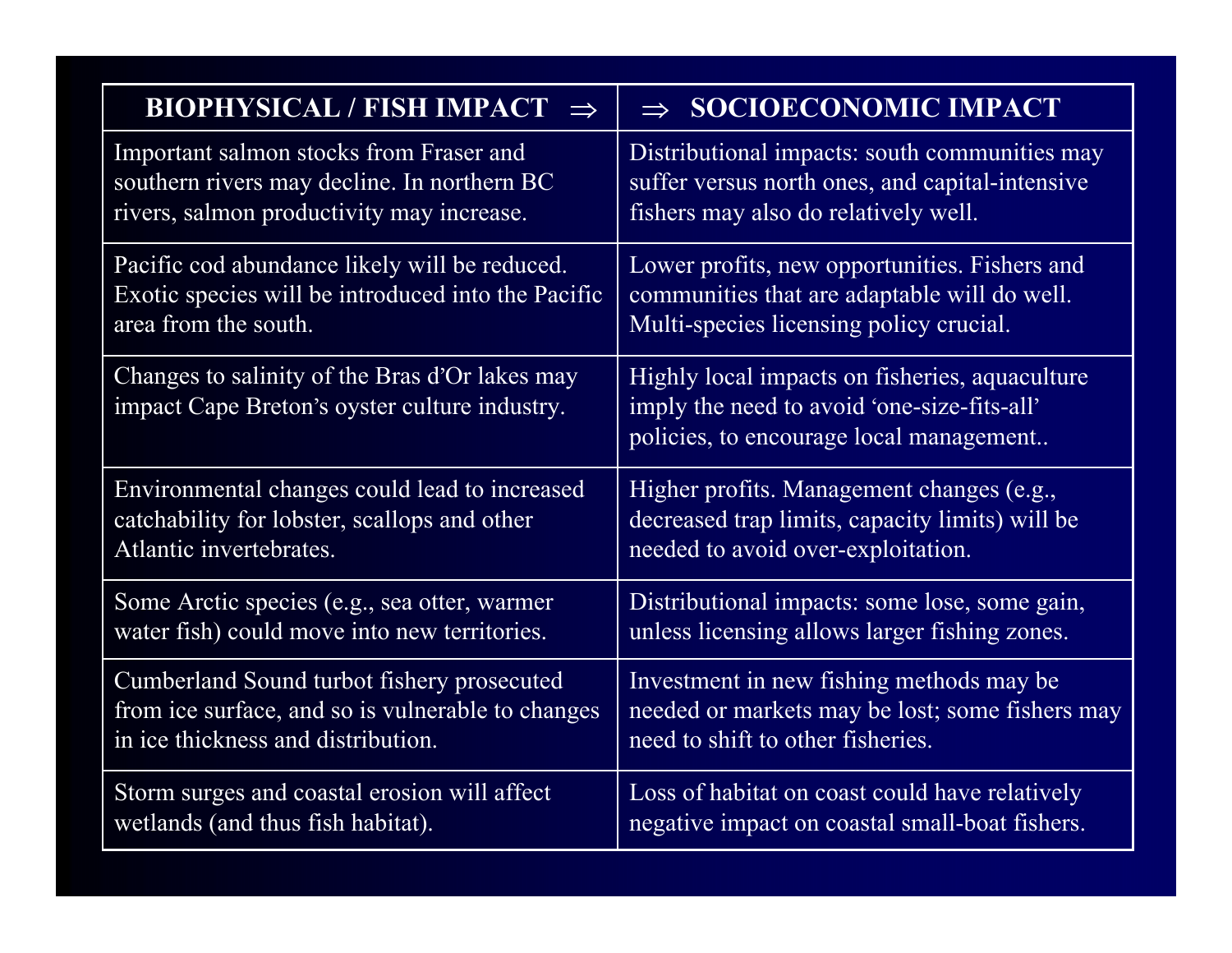## **#5. Networking: The OMRN #5. Networking: The OMRN**

#### **OCEAN MANAGEMENT RESEARCH NETWORK**

- $\bullet$  An inclusive Canadian network involving researchers and research users across the country dealing with human uses of the ocean & management of such uses
- $\bullet$ Coastal planning and management is a key component
- $\bullet$ For more information or to join the OMRN:

#### **www.omrn.ca www.omrn.ca**